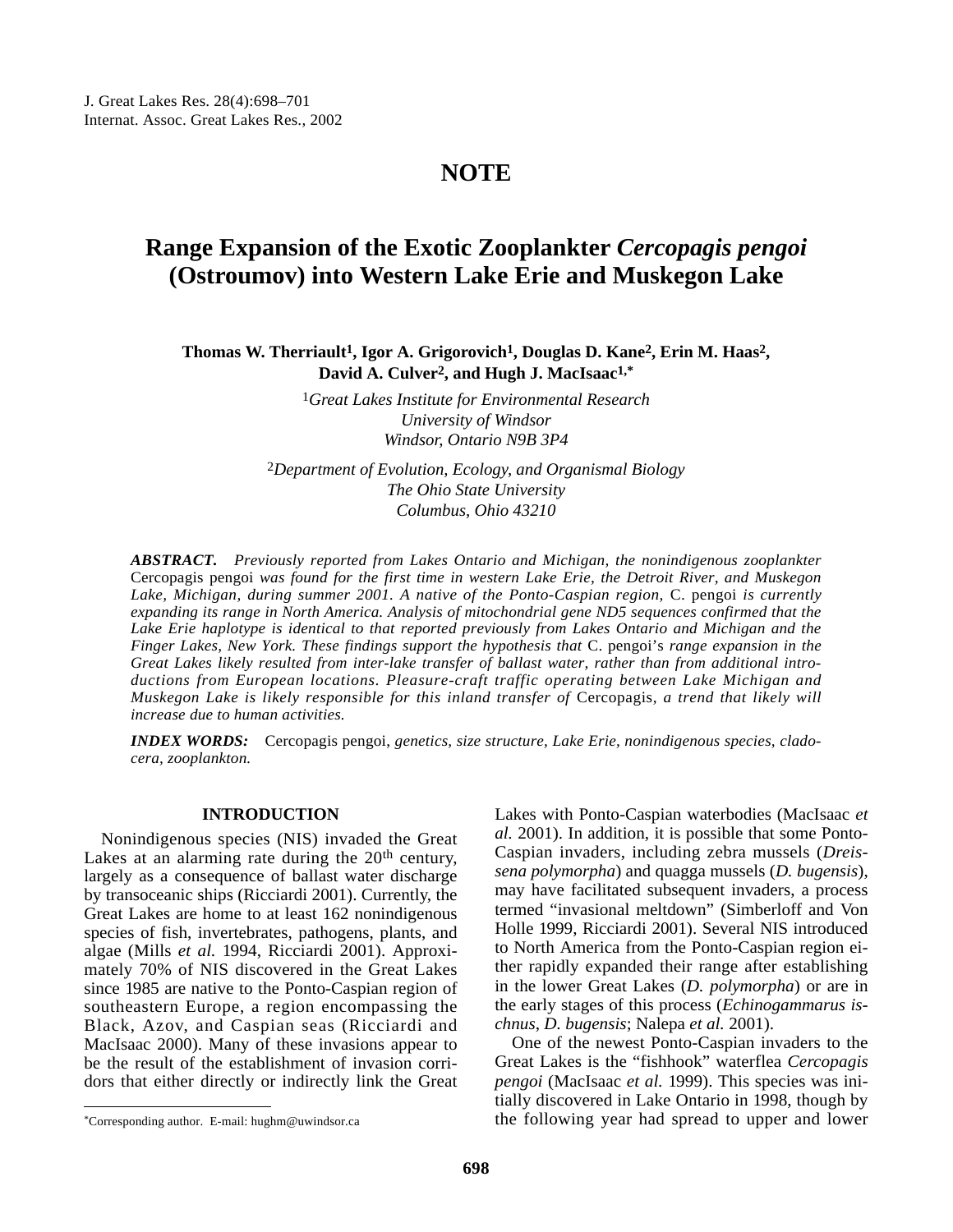Lake Michigan and to the Finger Lakes region of New York (Ojaveer *et al.* 2001, Makarewicz *et al.* 2001, Charlebois *et al.* 2001). It is potentially dispersed alive in ballast or other waters, or via movement of its resting eggs either naturally (waterfowl or fish) or by human-mediated vectors (contaminated fishing line, ballast water, etc.). Confirmed in this study is further range expansion of *C. pengoi* in the Great Lakes and an adjacent inland waterbody, and an examination of the genetic identity of these individuals to determine whether additional introductions from Eurasia have occurred.

#### **METHODS**

Vertical (64 µm mesh) and horizontal (253 µm mesh) plankton samples were collected using 0.5 m diameter plankton nets during summer 2001. Daytime horizontal tows were conducted for a period of 10 minutes, at idle speed  $(1m/sec)$  and  $\sim$ 2 m depth, on 17 August 2001. Daytime vertical tows were made of the whole water column on ten sampling dates between 8 August and 6 September 2001 at eight sampling sites in western Lake Erie. Additional daytime vertical hauls of the entire water column or horizontal tows  $(5 \text{ minutes at } \sim 2 \text{ m depth})$  were collected at six locations between the upper Detroit River and lower Lake Huron on 30 August 2001 using the 253 µm mesh plankton net. Additional vertical hauls and horizontal tows were made on 8 September 2001 using the 253 µm mesh plankton net in the western basin of Muskegon Lake. This inland waterbody is connected to Lake Michigan where *C. pengoi* has been reported previously. Samples were preserved using either 4% sugared formalin or, for samples to be used in genetic analyses, 95% ethanol. Zooplankton was enumerated using dissecting microscopes at 6× to 40× magnifications (Leica and Wild). Body length measurements of *C. pengoi* were made from the top of the head to the base of the caudal process after Grigorovich *et al.* (2000) using an image analysis system (Vision Gauge).

Total DNA was extracted from *C. pengoi* using standard proteinase K methods (Makarewicz *et al.* 2001, Cristescu *et al.* 2001). A primer pair for *C. pengoi* was developed based on published mitochondrial NADH dehydrogenase subunit 5 (mtND5) sequences (Cristescu *et al.* 2001). A 666 base pair (bp) fragment of the mtND5 gene was amplified using the primers CerPND5 (5′—TT TAT ATC GGG ATT AGT GGC—3′; and 5′—TCC CCA TGA GAT ACT GTA AGC—3′). The balance of the PCR was double-distilled water, manufacture-supplied PCR buffer,  $MgCl<sub>2</sub>$ , dNTPs, and Platinum *Taq* DNA polymerase (GibcoBRL). Reactions were run at an annealing temperature of 50°C (60 seconds) for 40 cycles. A 72°C extension cycle (90 seconds) and a 94°C denaturing cycle (60 seconds) were also used in a PTC-225 Peltier Thermal Cycler (MJ Research). The PCR product was purified and sequenced. Sequences obtained were aligned with published sequences stored in GenBank using OMIGA (1.1).

#### **RESULTS AND DISCUSSION**

*Cercopagis pengoi* was collected at three sites in the western basin of Lake Erie—two sites in open water and one near the mouth of the Detroit River—as well as at one site in the Detroit River (Fig. 1). Population density was very low, averaging 1 ind./m<sup>3</sup> at two of the sampling sites (Sites C) and D, Fig. 1). However, *C. pengoi* dominated collections in the lower Detroit River and in western Lake Erie near the river inflow (Sites A and B, Fig. 1) where the species accounted for ~26% of macro-



*FIG. 1. Sampling sites in the western basin of Lake Erie and the Detroit River where* **Cercopagis** *was collected (filled circles). Sampling sites where* **C. pengoi** *was not found also are shown (open circles).*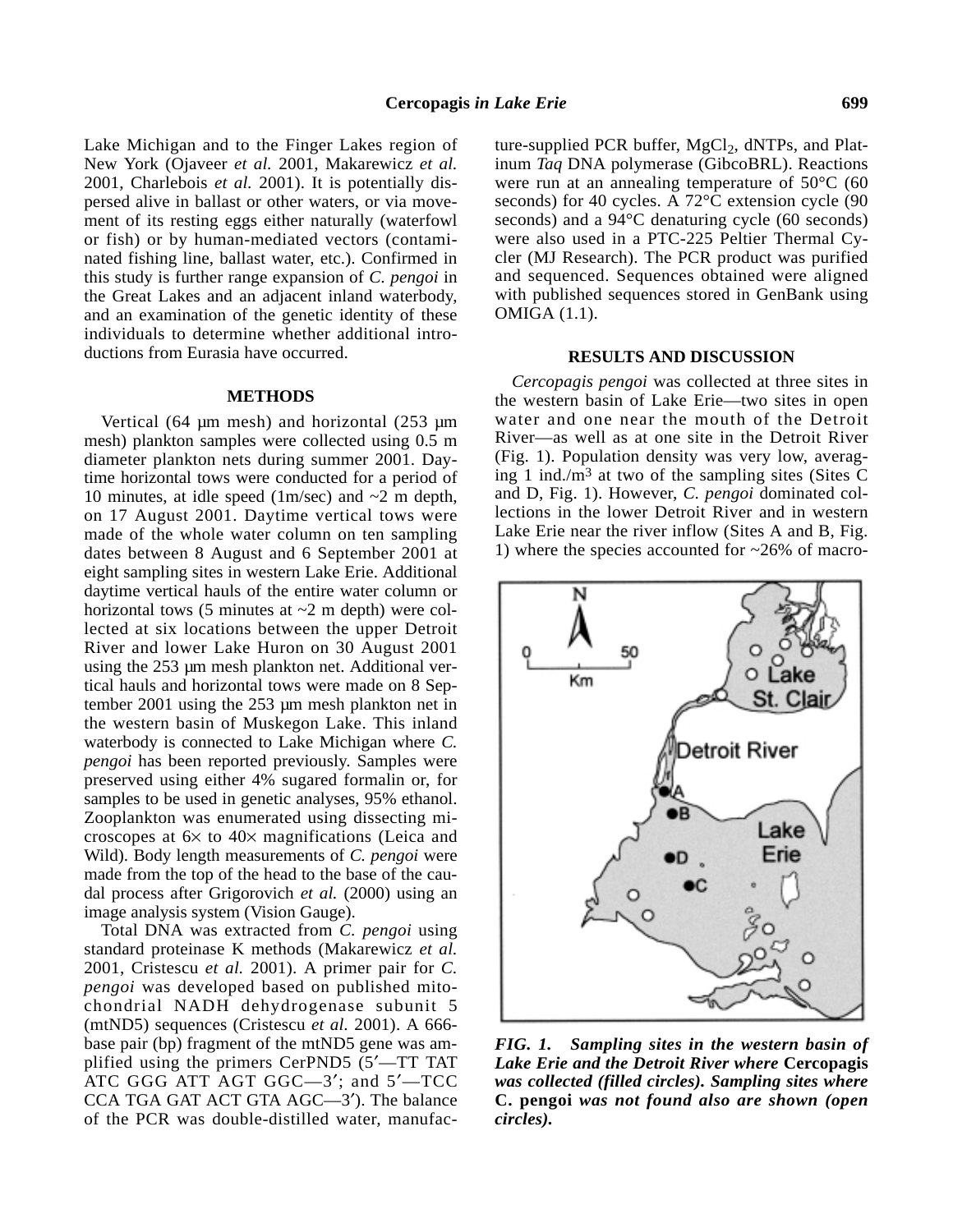#### **700** *Therriault* **et al.**

| Developmental stage                                      | Sampling sites with <i>Cercopagis</i> shown in Figure 1 |                               |                              |                   |
|----------------------------------------------------------|---------------------------------------------------------|-------------------------------|------------------------------|-------------------|
|                                                          | Site A                                                  | Site B                        | Site C                       | Site D            |
| instar I female (reproductive)<br>status undeterminable) | $0.77 \pm 0.10$<br>$(n = 8)$                            | $0.85 \pm 0.06$<br>$(n = 13)$ | $0.92 \pm 0.17$<br>$(n = 5)$ |                   |
| instar I parthenogenetic female                          | $0.85 \pm 0.02$<br>$(n = 3)$                            | $0.78 \pm 0.15$<br>$(n = 4)$  |                              |                   |
| instar II parthenogenetic female                         | $1.04 \pm 0.12$<br>$(n = 14)$                           | $1.06 \pm 0.14$<br>$(n = 12)$ |                              |                   |
| instar III parthenogenetic female                        | $1.33 \pm 0.20$<br>$(n = 60)$                           | $1.41 \pm 0.18$<br>$(n = 73)$ | 1.18<br>$(n=1)$              | 1.13<br>$(n = 1)$ |
| sexual female                                            | 1.35<br>$(n=1)$                                         | $1.48 \pm 0.28$<br>$(n = 3)$  |                              |                   |

*TABLE 1. Mean (± SD) body lengths (mm) of female* **Cercopagis pengoi** *collected at four sites in western Lake Erie and the Detroit River, exclusive of the caudal appendage. Number of individuals in each class is provided.* 

zooplankton  $(> 200 \mu m)$  abundance and had an approximate density of 226 ind./ $m<sup>3</sup>$ . Body lengths of individuals were consistent among sites (Table 1). No significant differences were detected with respect to female body length among sites (ANOVA,  $F_{1,8} = 0.067$ , p = 0.803), although body size varied by instar stage (Table 1). This finding was independent of sample location (Table 1). Also, two males were collected at Site B; one instar I (0.7 mm) and one instar III (1.2 mm). Combining both sexes and all instar stages, mean body length  $\pm$  SD was 1.27 mm  $\pm$  0.28 (n = 107) for Site B, and 1.22 mm  $\pm$  $0.26$  (n = 86) for Site A. As expected, body size of *C. pengoi* varied by instar stage, a finding consistent with previous studies on the population structure of this species (Grigorovich *et al.* 2000). Furthermore, individuals from Lake Erie and the Detroit River were similar in body size to those reported in Lake Ontario (Makarewicz *et al.* 2001). The presence of sexual females and males suggests that resting eggs, and potentially a "seed bank" for population development in future years, were likely produced in western Lake Erie. Additional sampling in 2001 in Lake Superior (12 sites, I. Duggan, pers. comm.), and Lakes St. Clair and Huron (this study) failed to detect the presence of *Cercopagis*. However, based on range expansion patterns noted for *Bythotrephes*, *Cercopagis* is predicted to establish in these lakes in the near future.

Individuals collected from the western basin of Lake Erie and sequenced for the mitochondrial ND5 gene were the same haplotype as those re-

ported from Lake Ontario, Lake Michigan, and the Finger Lakes, NY (Cristescu *et al.* 2001). The presence of the same haplotype throughout the Great Lakes region suggests the basin was colonized only once, following which the species has been dispersed within the basin. Lake Erie receives very little ballast discharge, either of saline water from "Ballast On Board" (BOB) vessels or those that enter the Great Lakes in "No Ballast On Board" (NOBOB) status with only residual water (Colautti *et al.* 2003). It is possible that the Lake Erie population originated from the Baltic Sea, where the same haplotype is fixed; however based on the proximity of invaded sources upstream and downstream in the Great Lakes, and on patterns in shipping traffic (Colautti *et al.* 2003), this is unlikely.

*Cercopagis pengoi* also was detected in Muskegon Lake, adjacent to Lake Michigan. The examined sample contained both parthenogenetic females (stages I [n = 110], II [n = 16], and III [n = 36]) and males (stages I  $[n = 38]$  and II  $[n = 2]$ ). Population density was low, approximately 1 ind/m3. This is the first report of *Cercopagis* to an inland waterbody outside of the Finger Lakes region of New York State and indicates that this species is expected to continue to invade inland lakes.

Although natural mechanisms (waterfowl plumage) could potentially disperse *C. pengoi*, human-mediated activities are far more likely to account for the observed spread of the species throughout the Great Lakes basin. Initially introduced to Lake Ontario *via* ballast water from a